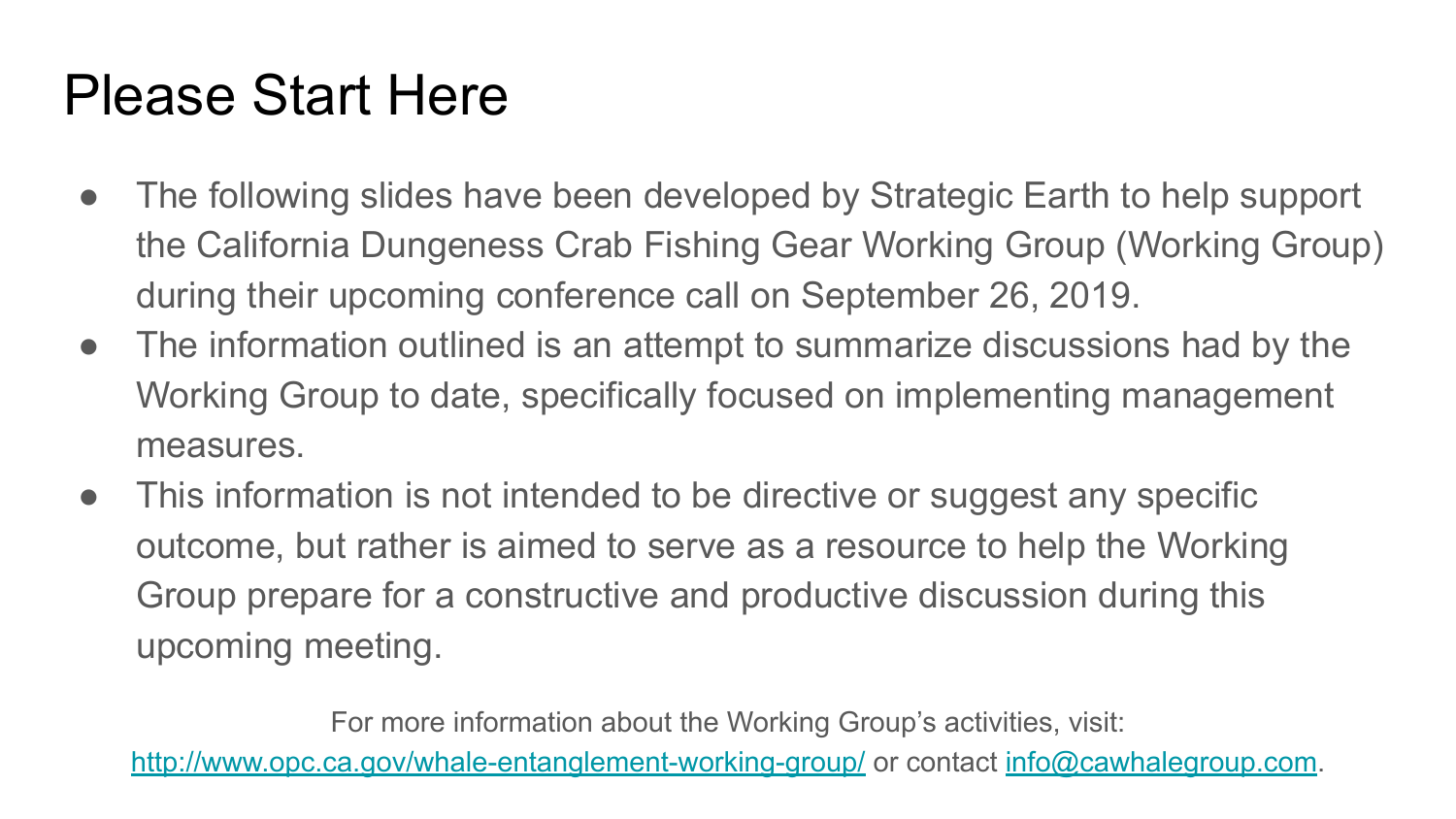#### RAMP Management Phases

**● RAMP 1.0: 2019-20 season**

Settlement requirements in play

- **● RAMP 1.1: 2020-21 season**
	- RAMP rulemaking in play
	- In place until Conservation Plan is approved by NOAA (++ years)

#### **● RAMP 1.2: TBD**

- Yet to be defined, as determined by NOAA
- 3-year review/assessment cycle as defined by the MMPA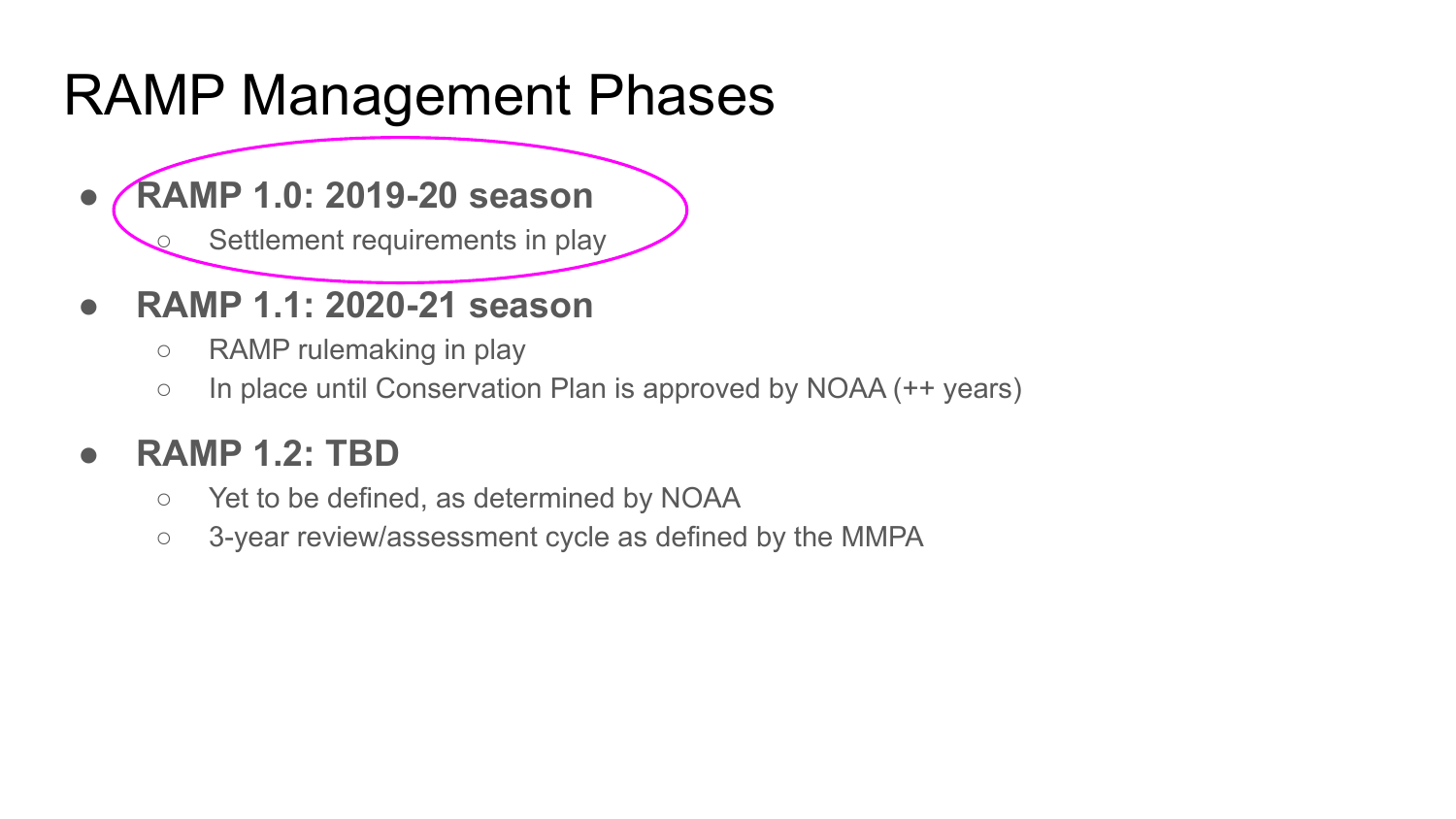Key Information - Recommendations Form

- Available information
	- Rationale
- $\bullet$  Identified risk(s) and severity
	- Quantification of risks, related information
- Management recommendation(s)
	- Action
	- Location
	- Timing
	- Triggers for relaxing measure(s)
- **Alternatives**

*Draft form available [here](https://docs.google.com/document/d/1c4UTPD_Sbo3PX5OxxOqkxISlBswEFNEwwkgQJG01ODU/edit).*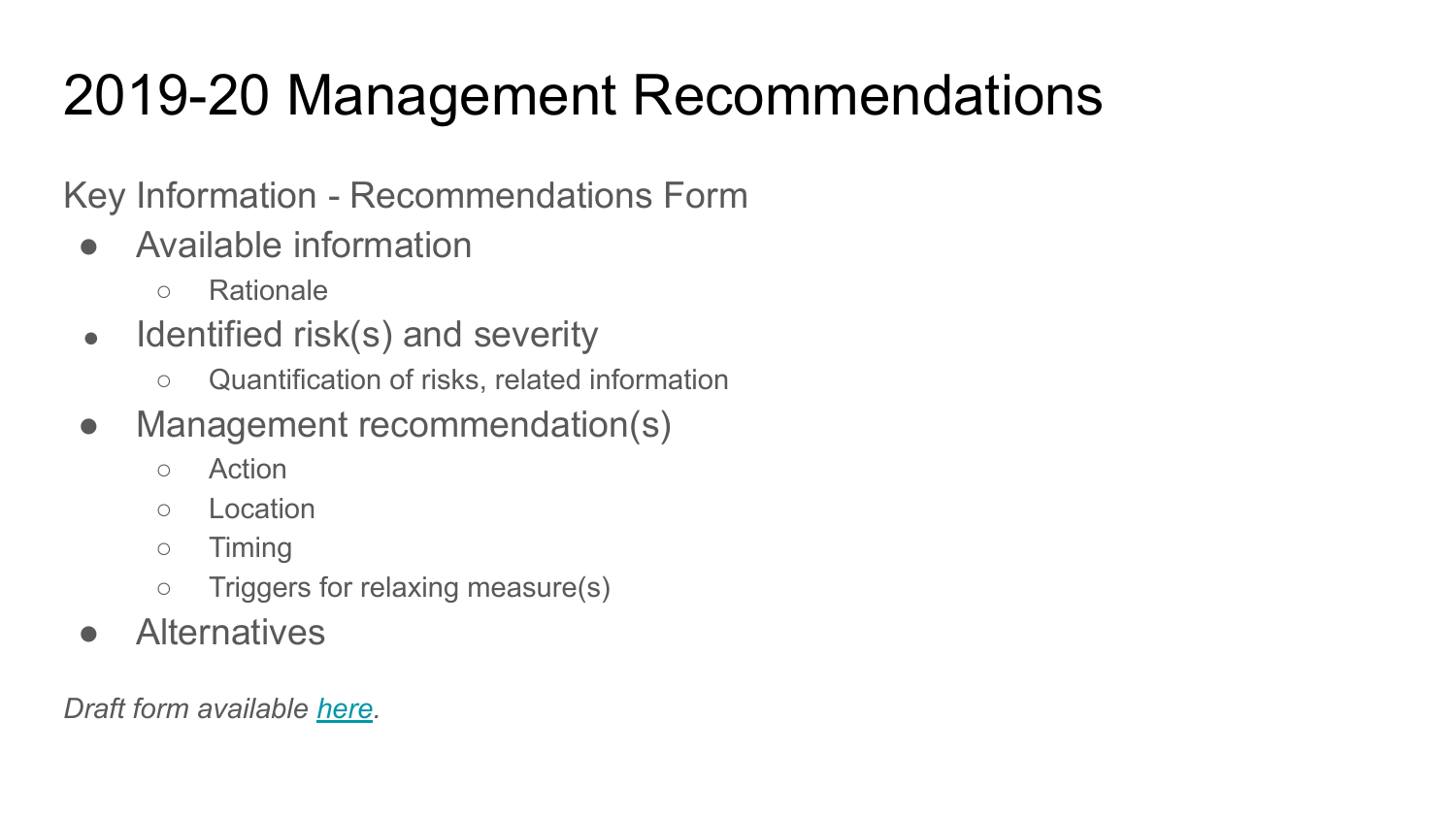## 2019-20 Management Measures

- % line reduction
- Time/area closure
- Depth restriction

*Gear modifications*

• Not a management measure during 2019-20 season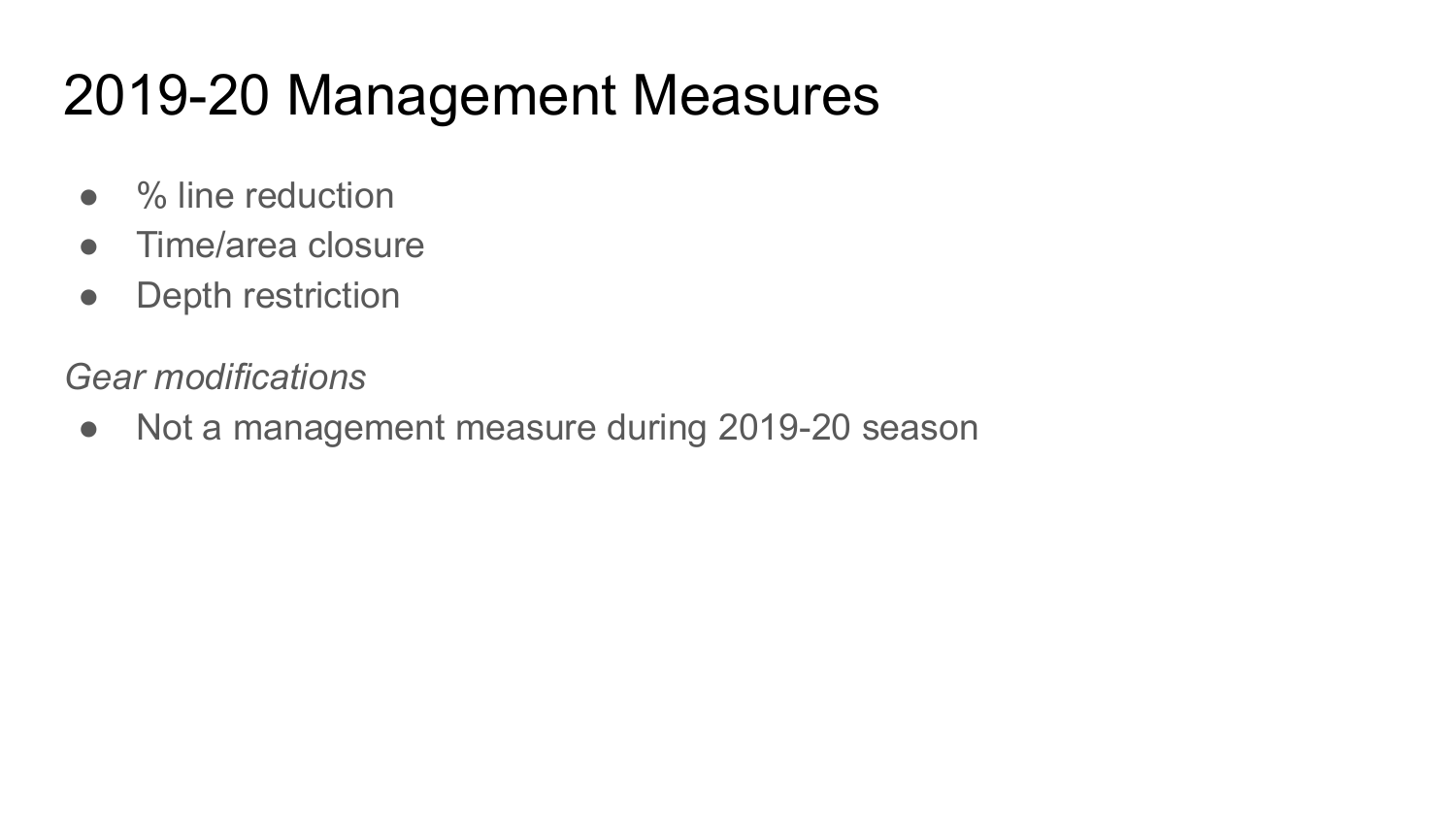% reduction

- Start season with x% reduction
- During season, reduce gear in water by  $x\%$

Implementation

- Hand in tags to CDFW?
- How to determine how long to implement?
	- Monitoring by whom?
- How to enforce
	- Need different colored tags (2-3 colors)
- How are tags returned?
- Differences start of season vs in-season for above steps?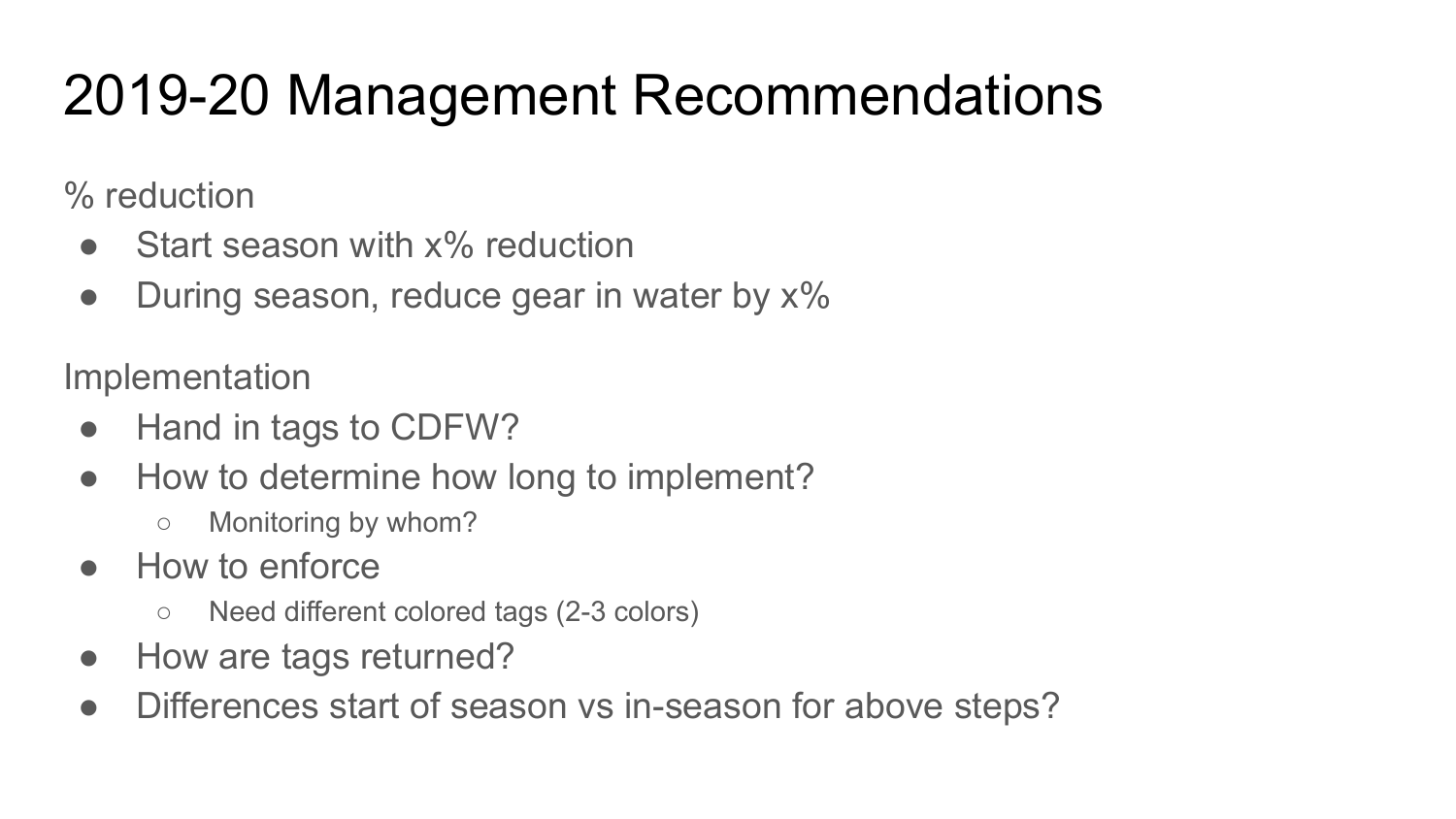Time/area closure

- Start season with area closed
- During season, close area
- As targeted in time and space as possible
	- Lat/long, landmarks (on charts), Districts, Management Areas, statewide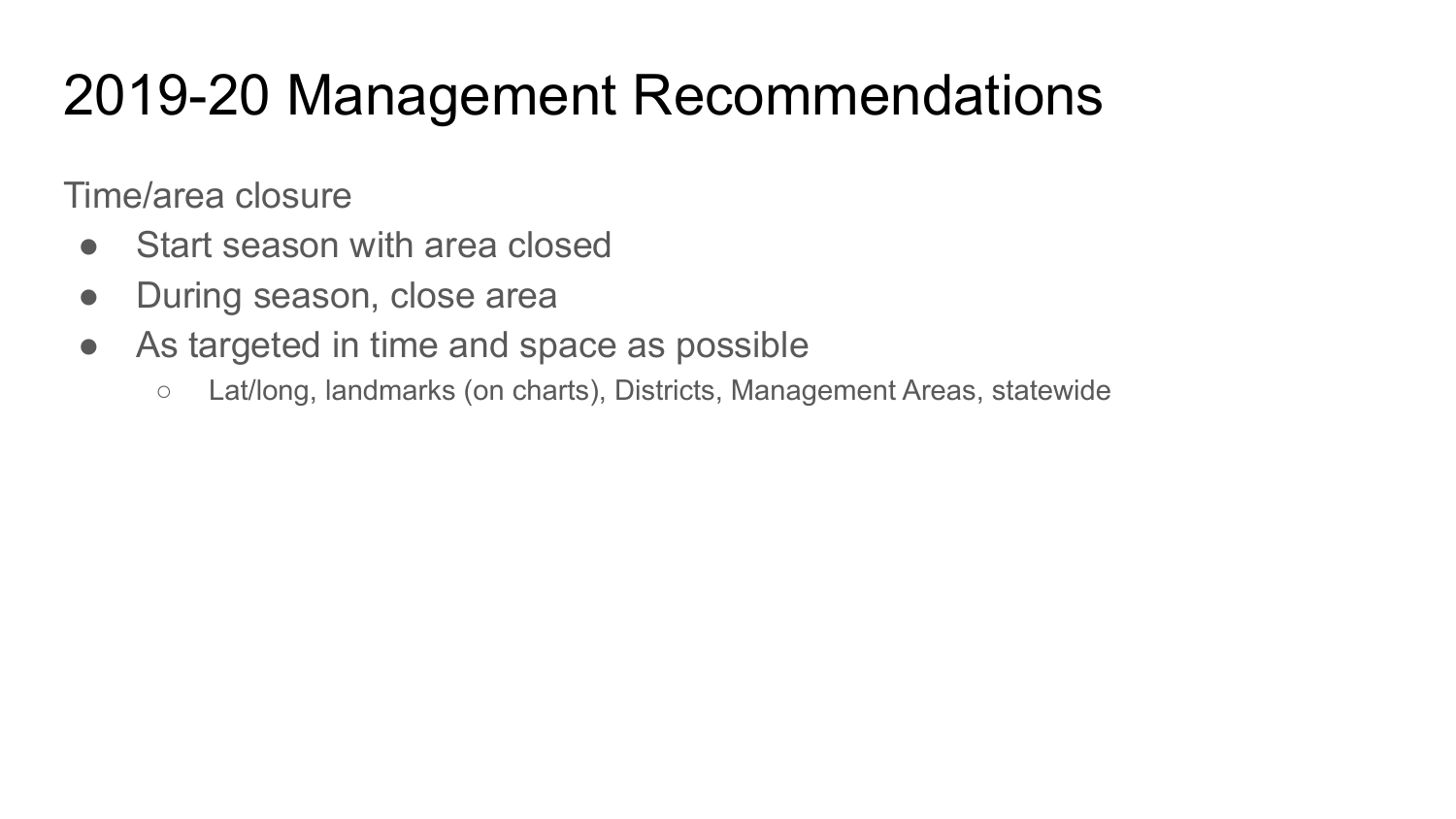Time/area closure implementation

- Start of season
	- Closure: no gear needs to be moved, area(s) avoided
	- Re-opening: WG has discussed re-opening, using similar process to opening start of season during elevated levels of domoic acid or quality delays
- During season
	- Closure (before April 1): WG has discussed giving 2 weeks to give fishermen time to remove gear
		- Informed by Oregon, domoic acid
		- Learning during April 2019 closure
	- How late can we sell crab?
	- Re-opening (before x date?): WG has discussed re-opening, using similar process to opening start of season during elevated levels of domoic acid or quality delays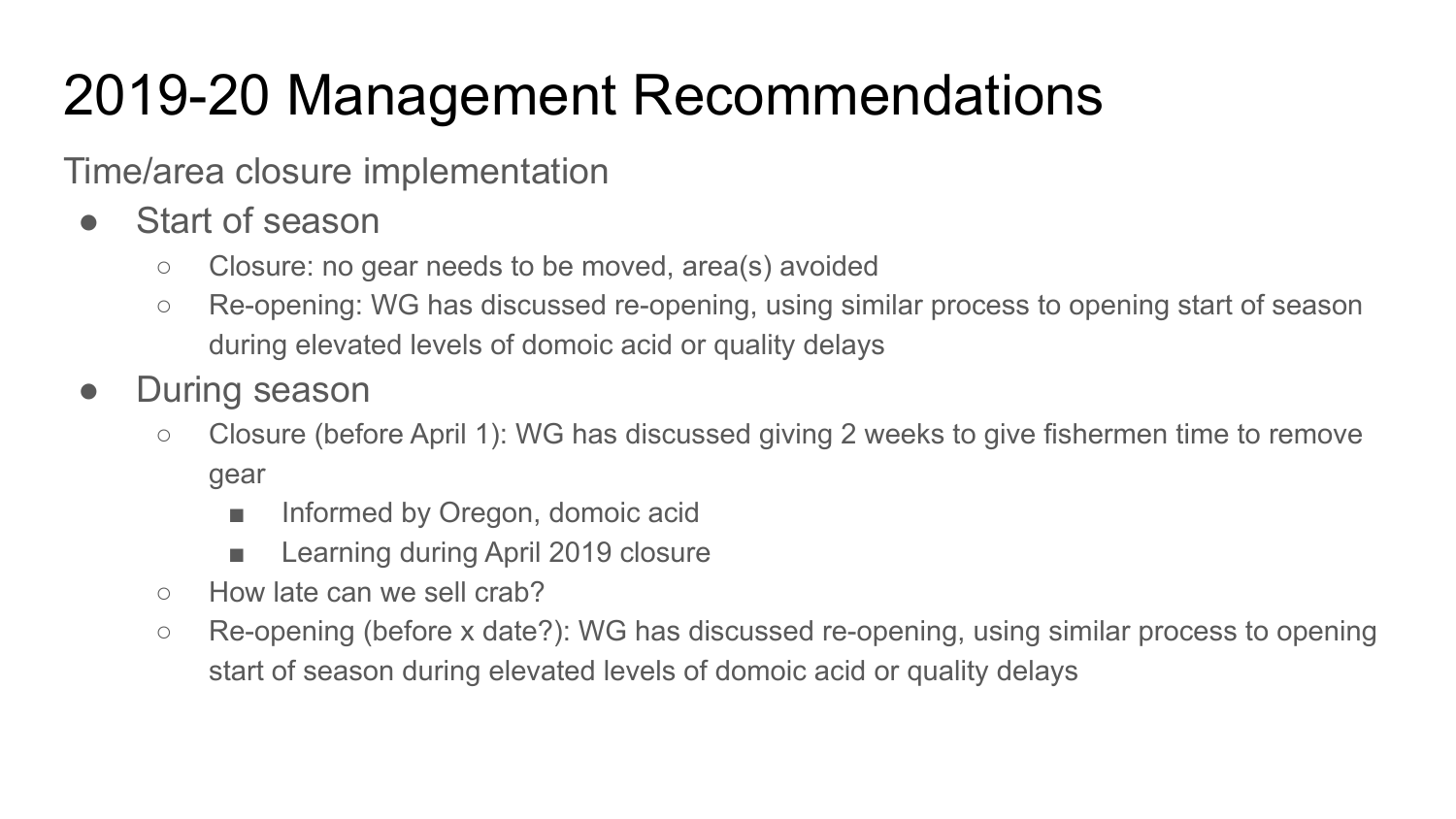Time/area closure implementation

- How to determine how long to implement?
- How to limit/avoid compaction?
- Transiting closed areas allowed?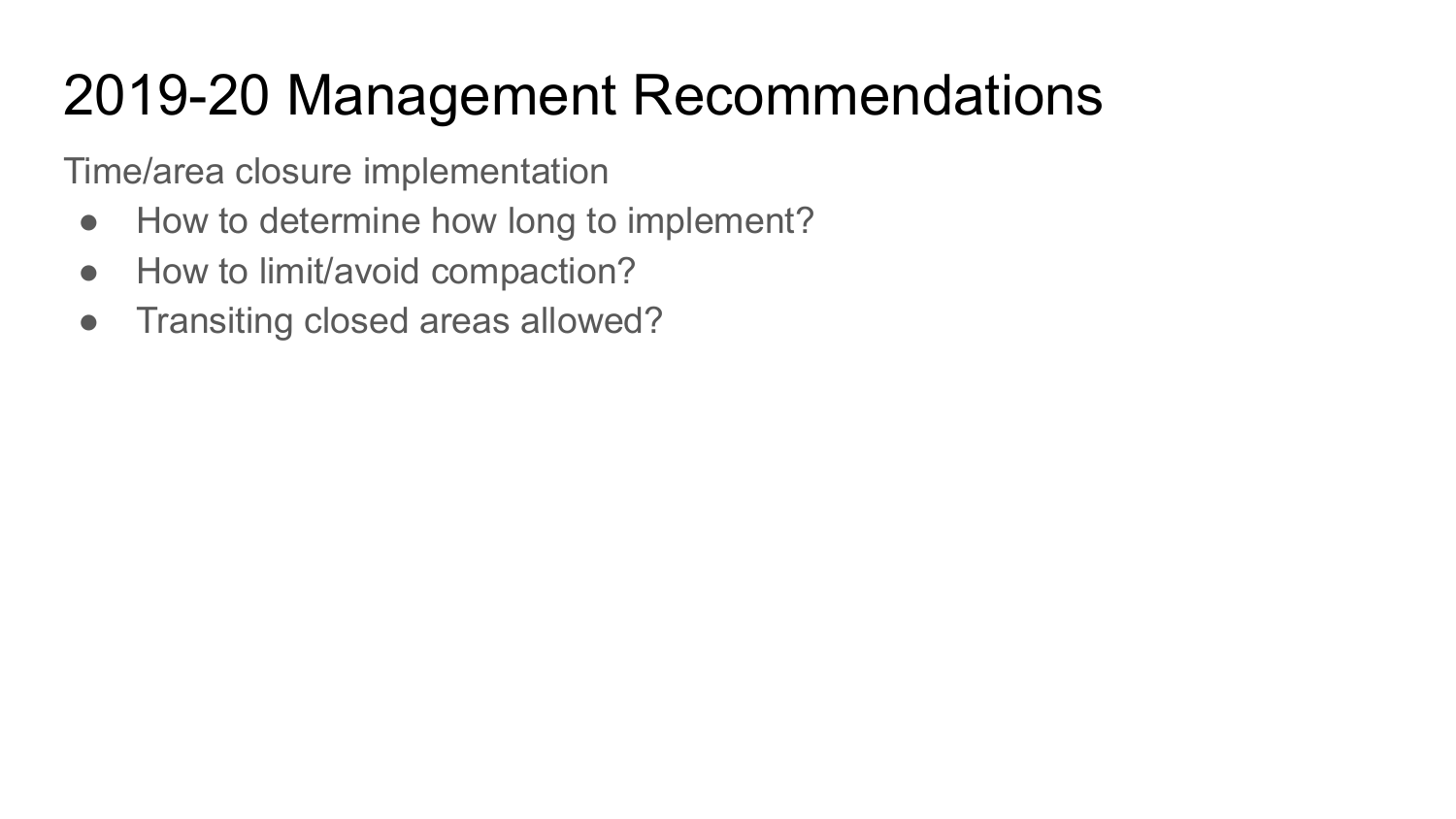Depth restriction

E.g., based on blue whale concentrations, recommend restricting fishing deeper/shallower from x way points

Implementation

- How much time to move gear out of a depth contour (between x and y points)?
- How to enforce?
	- Way points rather than depth contour lines
- How to determine how long to implement?
- How to limit/avoid compaction?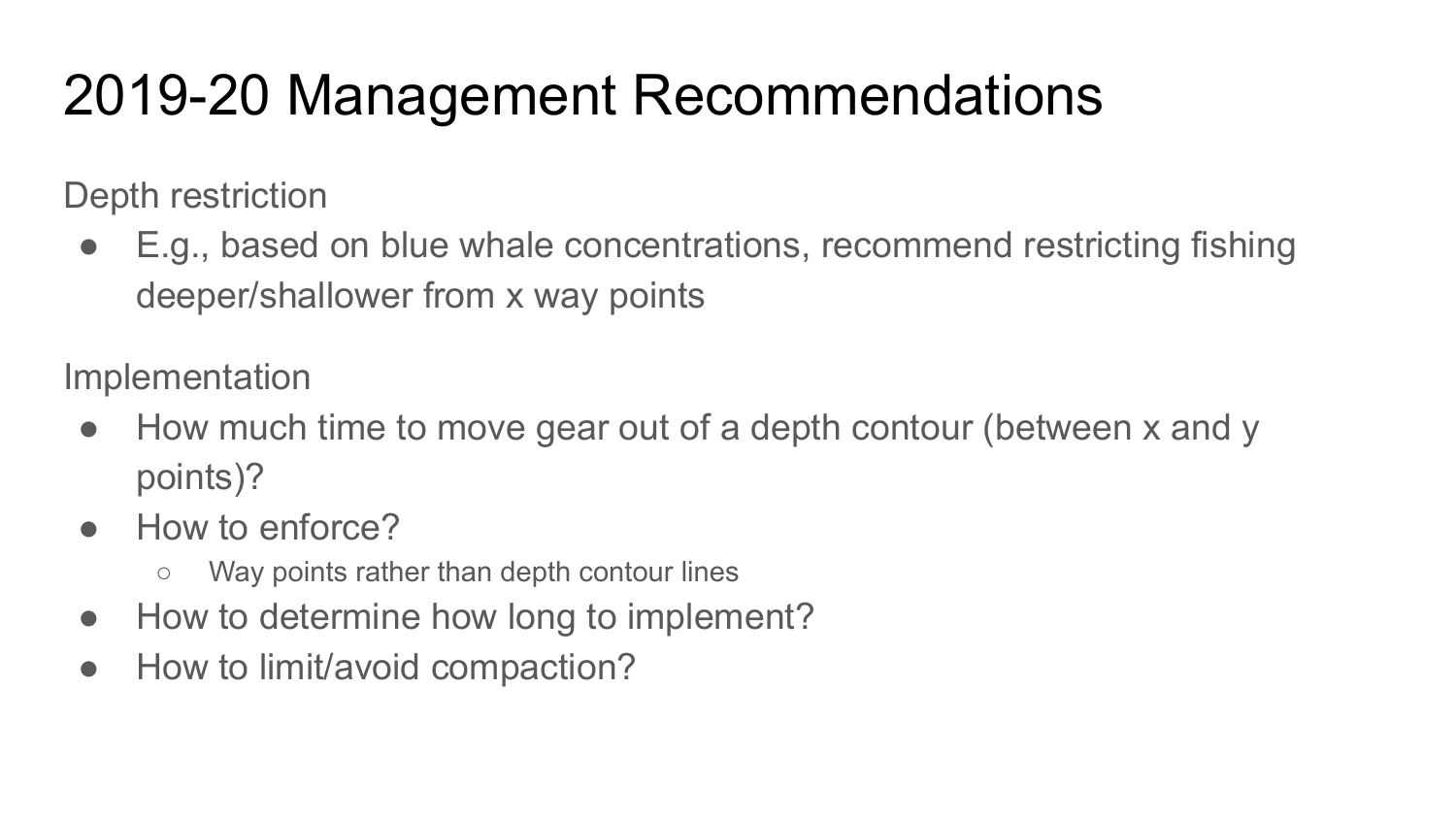#### RAF Timing Considerations (from Working Group's August 2018 meeting)

The ET/WG should convene within 24 hours to one week depending on the urgency of the issue. Once the ET/WG is convened, the process to collect additional information and develop recommendation(s) should occur within 1-2 days or up to 1-2 weeks.

As time allows, the ET/WG would provide a draft recommendation to the full Working Group and allow them to review it for up to 72 hours before the recommendation is forwarded to the Director.